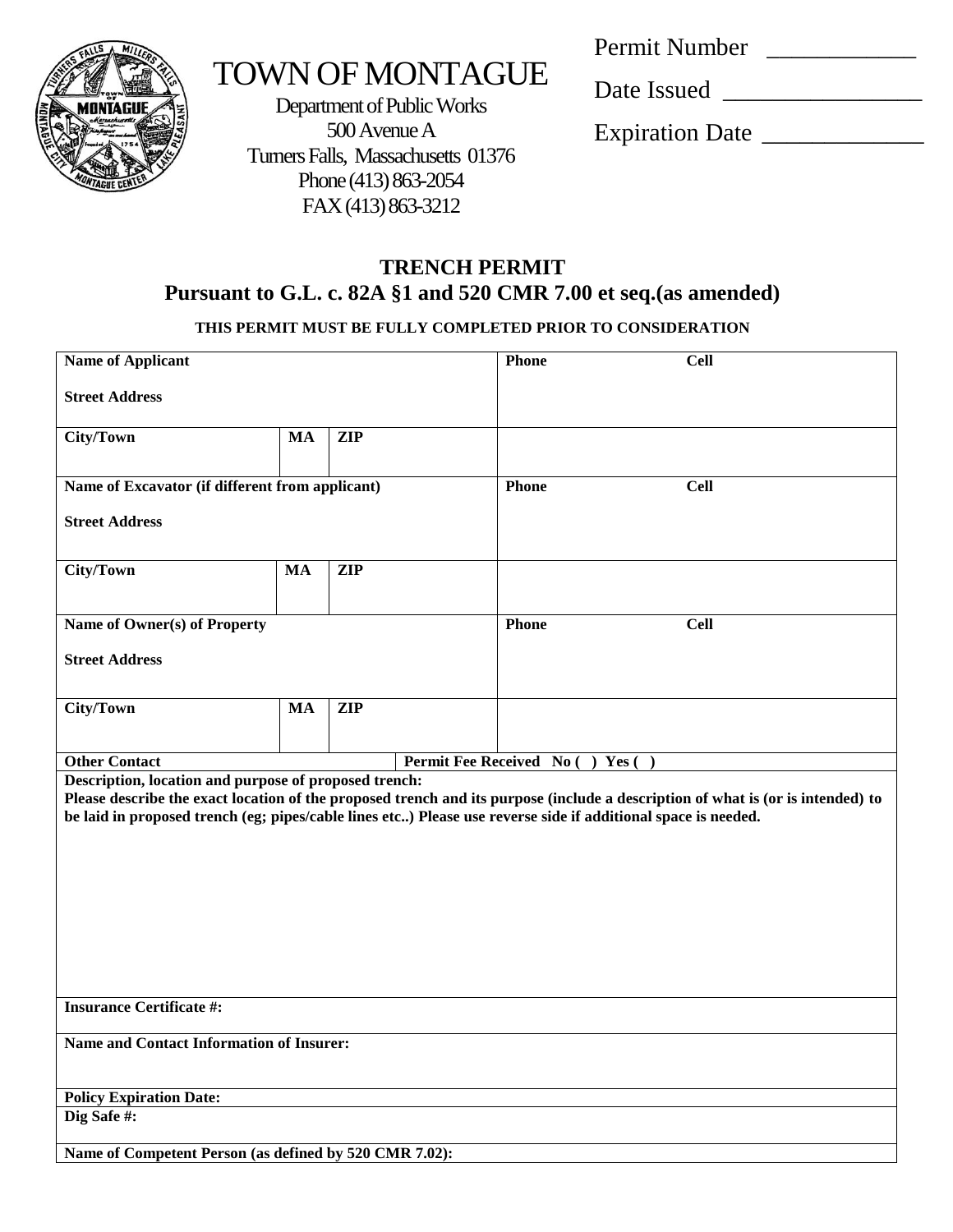| <b>Massachusetts Hoisting License #</b> |                         |
|-----------------------------------------|-------------------------|
|                                         |                         |
| License Grade:                          | <b>Expiration Date:</b> |

**BY SIGNING THIS FORM, THE APPLICANT, OWNER, AND EXCAVATOR ALL ACKNOWLEDGE AND CERTIFY THAT THEY ARE FAMILIAR WITH, OR, BEFORE COMMENCEMENT OF THE WORK, WILL BECOME FAMILIAR WITH, ALL LAWS AND REGULATIONS APPLICABLE TO WORK PROPOSED, INCLUDING OSHA REGULATIONS, G.L. c. 82A, 520 CMR 7.00 et seq., AND ANY APPLICABLE MUNICIPAL ORDINANCES, BY-LAWS AND REGULATIONS AND THEY COVENANT AND AGREE THAT ALL WORK DONE UNDER THE PERMIT ISSUED FOR SUCH WORK WILL COMPLY THEREWITH IN ALL RESPECTS AND WITH THE CONDITIONS SET FORTH BELOW.**

**THE UNDERSIGNED OWNER AUTHORIZES THE APPLICANT TO APPLY FOR THE PERMIT AND THE EXCAVATOR TO UNDERTAKE SUCH WORK ON THE PROPERTY OF THE OWNER, AND ALSO, FOR THE DURATION OF CONSTRUCTION, AUTHORIZES PERSONS DULY APPOINTED BY THE MUNICIPALITY TO ENTER UPON THE PROPERTY TO MONITOR AND INSPECT THE WORK FOR CONFORMITY WITH THE CONDITIONS ATTACHED HERETO AND THE LAWS AND REGULATIONS GOVERING SUCH WORK.** 

**THE UNDERSIGNED APPLICANT, OWNER AND EXCAVATOR AGREE JOINTLY AND SEVERALLY TO REIMBURSE THE MUNICIPALITY FOR ANY AND ALL COSTS AND EXPENSES INCURRED BY THE MUNICIPALITY IN CONNECTION WITH THIS PERMIT AND THE WORK CONDUCTED THEREUNDER, INCLUDING BUT NOT LIMITED TO ENFORCING THE REQUIREMENTS OF STATE LAW AND CONDITIONS OF THIS PERMIT, INSPECTIONS MADE TO ASSURE COMPLIANCE THEREWITH, AND MEASURES TAKEN BY THE MUNICIPALITY TO PROTECT THE PUBLIC WHERE THE APPLICANT OWNER OR EXCAVATOR HAS FAILED TO COMPLY THEREWITH INCLUDING POLICE DETAILS AND OTHER REMEDIAL MEASURES DEEMED NECESSARY BY THE MUNICIPALITY.**

**THE UNDERSIGNED APPLICANT, OWNER AND EXCAVATOR AGREE JOINTLY AND SEVERALLY TO DEFEND, INDEMNIFY, AND HOLD HARMLESS THE MUNICIPALITY AND ALL OF ITS AGENTS AND EMPLOYEES FROM ANY AND ALL LIABILITY, CAUSES OR ACTION, COSTS, AND EXPENSES RESULTING FROM OR ARISING OUT OF ANY INJURY, DEATH, LOSS, OR DAMAGE TO ANY PERSON OR PROPERTY DURING THE WORK CONDUCTED UNDER THIS PERMIT.** 

|                                           | <b>DATE</b> |  |
|-------------------------------------------|-------------|--|
| <b>EXCAVATOR SIGNATURE (IF DIFFERENT)</b> |             |  |
|                                           | DATE        |  |
| <b>OWNER'S SIGNATURE (IF DIFFERENT)</b>   |             |  |
|                                           | DATE:       |  |

| For City/Town use -- Do not write in this section |                        |  |  |  |  |
|---------------------------------------------------|------------------------|--|--|--|--|
| <b>PERMIT APPROVED BY</b>                         | <b>Application Fee</b> |  |  |  |  |
| <b>PERMITTING AUTHORITY</b><br>Date               |                        |  |  |  |  |
| <b>CONDITIONS OF APPROVAL</b>                     |                        |  |  |  |  |
|                                                   |                        |  |  |  |  |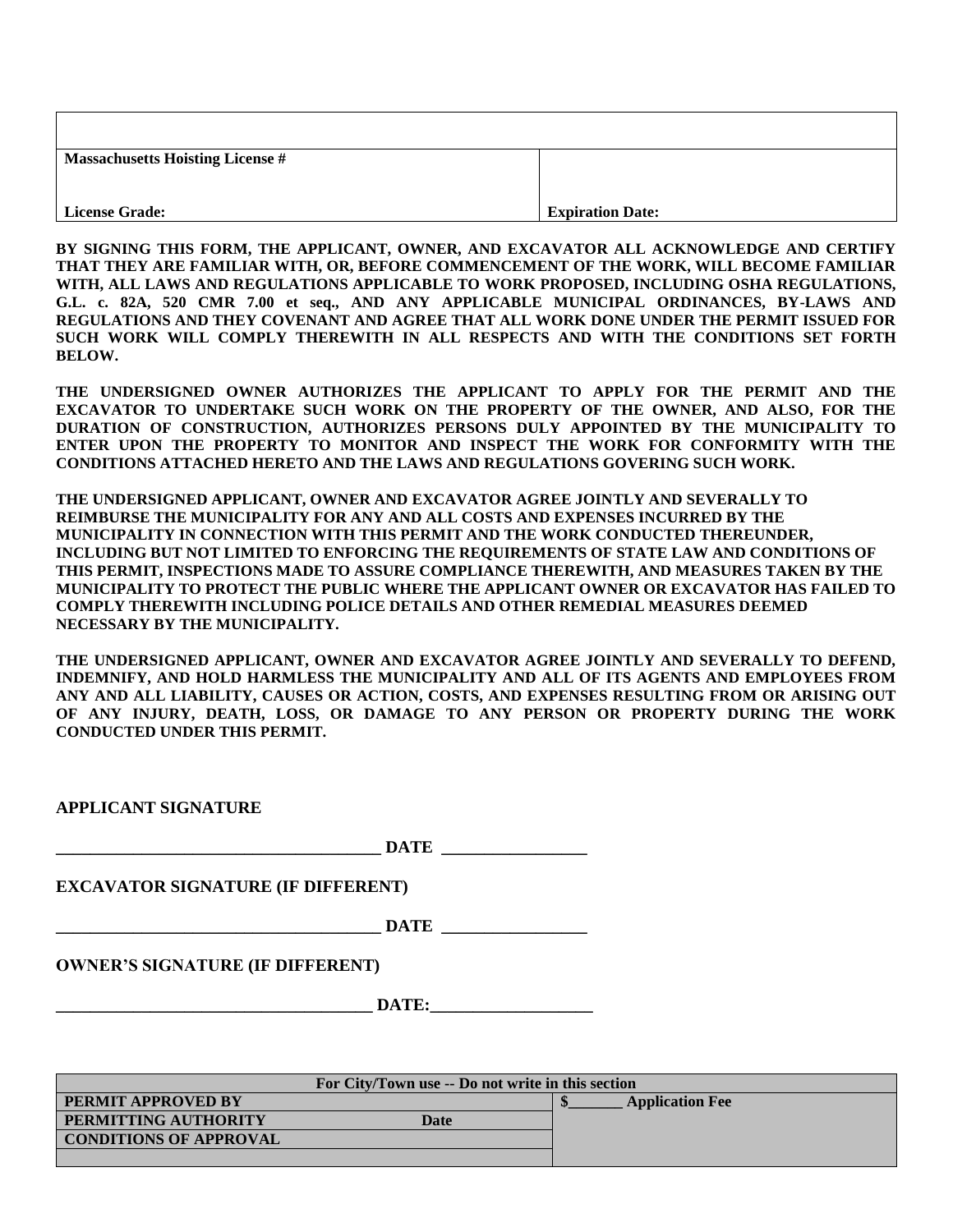#### **CONDITIONS AND REQUIREMENTS PURSUANT TO G.L.C.82A AND 520 CMR 7.00 et seq. (as amended)**

By signing the application, the applicant understands and agrees to comply with the following:

- i. No trench may be excavated unless the requirements of sections 40 through 40D of chapter 82, and any accompanying regulations, have been met and this permit is invalid unless and until said requirements have been complied with by the excavator applying for the permit including, but not limited to, the establishment of a valid excavation number with the underground plant damage prevention system as said system is defined in section 76D of chapter 164 (DIG SAFE);
- ii. Trenches may pose a significant health and safety hazard. Pursuant to Section 1 of Chapter 82 of the General Laws, an excavator shall not leave any open trench unattended without first making every reasonable effort to eliminate any recognized safety hazard that may exist as a result of leaving said open trench unattended. Excavators should consult regulations promulgated by the Department of Public Safety in order to familiarize themselves with the recognized safety hazards associated with excavations and open trenches and the procedures required or recommended by said department in order to make every reasonable effort to eliminate said safety hazards which may include covering, barricading or otherwise protecting open trenches from accidental entry.
- iii. Persons engaging in any in any trenching operation shall familiarize themselves with the federal safety standards promulgated by the Occupational Safety and Health Administration on excavations: 29 CFR 1926.650 et.seq., entitled Subpart P "Excavations".
- iv. Excavators engaging in any trenching operation who utilize hoisting or other mechanical equipment subject to chapter 146 shall only employ individuals licensed to operate said equipment by the Department of Public Safety pursuant to said chapter and this permit must be presented to said licensed operator before any excavation is commenced;
- v. By applying for, accepting and signing this permit, the applicant hereby attests to the following: (1) that they have read and understands the regulations promulgated by the Department of Public Safety with regard to construction related excavations and trench safety; (2) that he has read and understands the federal safety standards promulgated by the Occupational Safety and Health Administration on excavations: 29 CMR 1926.650 et.seq., entitled Subpart P "Excavations" as well as any other excavation requirements established by this municipality; and (3) that he is aware of and has, with regard to the proposed trench excavation on private property or proposed excavation of a city or town public way that forms the basis of the permit application, complied with the requirements of sections 40-40D of chapter 82A.
- vi. This permit shall be posted in plain view on the site of the trench.

\* For additional information please visit the Department of Public Safety's website at [www.mass.gov/dps](http://www.mass.gov/dps)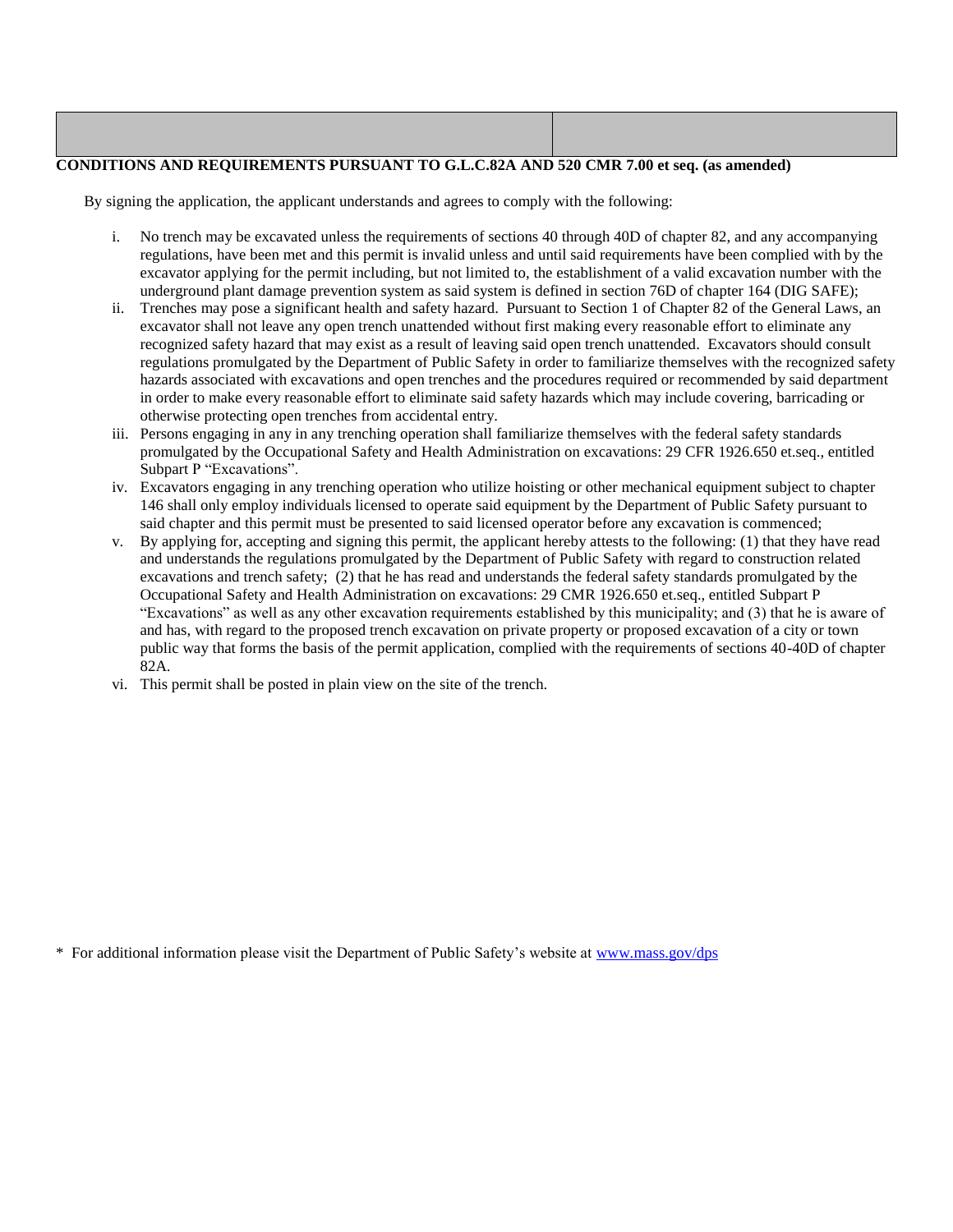#### Summary of Excavation and Trench Safety Regulation (520 CMR 14.00 et seq.)

This summary was prepared by the Massachusetts Department of Public Safety pursuant to G.L.c.82A and does not include all requirements of the 520 CMR 14.00. To view the full regulation and G.L.c.82A, go to www/mass.gov/dps Pursuant to M.G.L. c. 82, § 1, the Department of Public Safety, jointly with the Division of Occupational Safety, drafted regulations relative to trench safety. The regulation is codified in section 14.00 of title 520 of the Code of Massachusetts Regulations. The regulation requires all excavators to obtain a permit prior to the excavation of a trench made for a construction-related purpose on public or private land or rights-of-way. All municipalities must establish a local permitting authority for the purpose of issuing permits for trenches within their municipality. Trenches on land owned or controlled by a public (state) agency requires a permit to be issued by that public agency unless otherwise designated.

In addition to the permitting requirements mandated by statute, the trench safety regulations require that all excavators, whether public or private, take specific precautions to protect the general public and prevent unauthorized access to unattended trenches. Accordingly, unattended trenches must be covered, barricaded or backfilled. Covers must be road plates at least  $\frac{3}{4}$  thick or equivalent; barricades must be fences at least 6' high with no openings greater than 4" between vertical supports; backfilling must be sufficient to eliminate the trench. Alternatively, excavators may choose to attend trenches at all times, for instance by hiring a police detail, security guard or other attendant who will be present during times when the trench will be unattended by the excavator.

 The regulations further provide that local permitting authorities, the Department of Public Safety, or the Division of Occupational Safety may order an immediate shutdown of a trench in the event of a death or serious injury; the failure to obtain a permit; or the failure to implement or effectively use adequate protections for the general public. The trench shall remain shutdown until reinspected and authorized to re-open provided, however, that excavators shall have the right to appeal an immediate shutdown. Permitting authorities are further authorized to suspend or revoke a permit following a hearing. Excavators may also be subject to administrative fines issued by the Department of Public Safety for identified violations.

#### Summary of 1926 CFR Subpart P -OSHA Excavation Standard

This is a worker protection standard, and is designed to protect employees who are working inside a trench. This summary was prepared by the Massachusetts Division of Occupational Safety and not OSHA for informational purposes only and does not constitute an official interpretation by OSHA of their regulations, and may not include all aspects of the standard. For further information or a full copy of the standard go to [www.osha.gov.](http://www.osha.gov/)

#### **Trench Definition per the OSHA standard:**

- o An excavation made below the surface of the ground, narrow in relation to its length.
- $\circ$  In general, the depth is greater than the width, but the width of the trench is not greater than fifteen feet.
- **Protective Systems** to prevent soil wall collapse are always required in trenches deeper than 5', and are also required in trenches less than 5' deep when the competent person determines that a hazard exists. Protection options include:
	- o Shoring. Shoring must be used in accordance with the OSHA Excavation standard appendices, the equipment manufacturer's tabulated data, or designed by a registered professional engineer.
	- o Shielding (Trench Boxes). Trench boxes must be used in accordance with the equipment manufacturer's tabulated data, or a registered professional engineer.
	- o Sloping or Benching. In Type C soils (what is most typically encountered) the excavation must extend horizontally 1 ½ feet for every foot of trench depth on both sides, 1 foot for Type B soils, and ¾ foot for Type A soils.
	- o A registered professional engineer must design protective systems for all excavations greater than 20' in depth.
- **Ladders** must be used in trenches deeper than 4'.
	- o Ladders must be inside the trench with workers at all times, and located within 25' of unobstructed lateral travel for every worker in the trench.
	- o Ladders must extend 3' above the top of the trench so workers can safely get onto and off of the ladder.
- **Inspections** of every trench worksite are required:
	- o Prior to the start of each shift, and again when there is a change in conditions such as a rainstorm.
	- o Inspections must be conducted by the competent person (see below).
- **Competent Person(s) is:**
	- o Capable (i.e., trained and knowledgeable) in identifying existing and predictable hazards in the trench, and other working conditions which may pose a hazard to workers, and
	- o Authorized by management to take necessary corrective action to eliminate the hazards. Employees must be removed from hazardous areas until the hazard has been corrected.